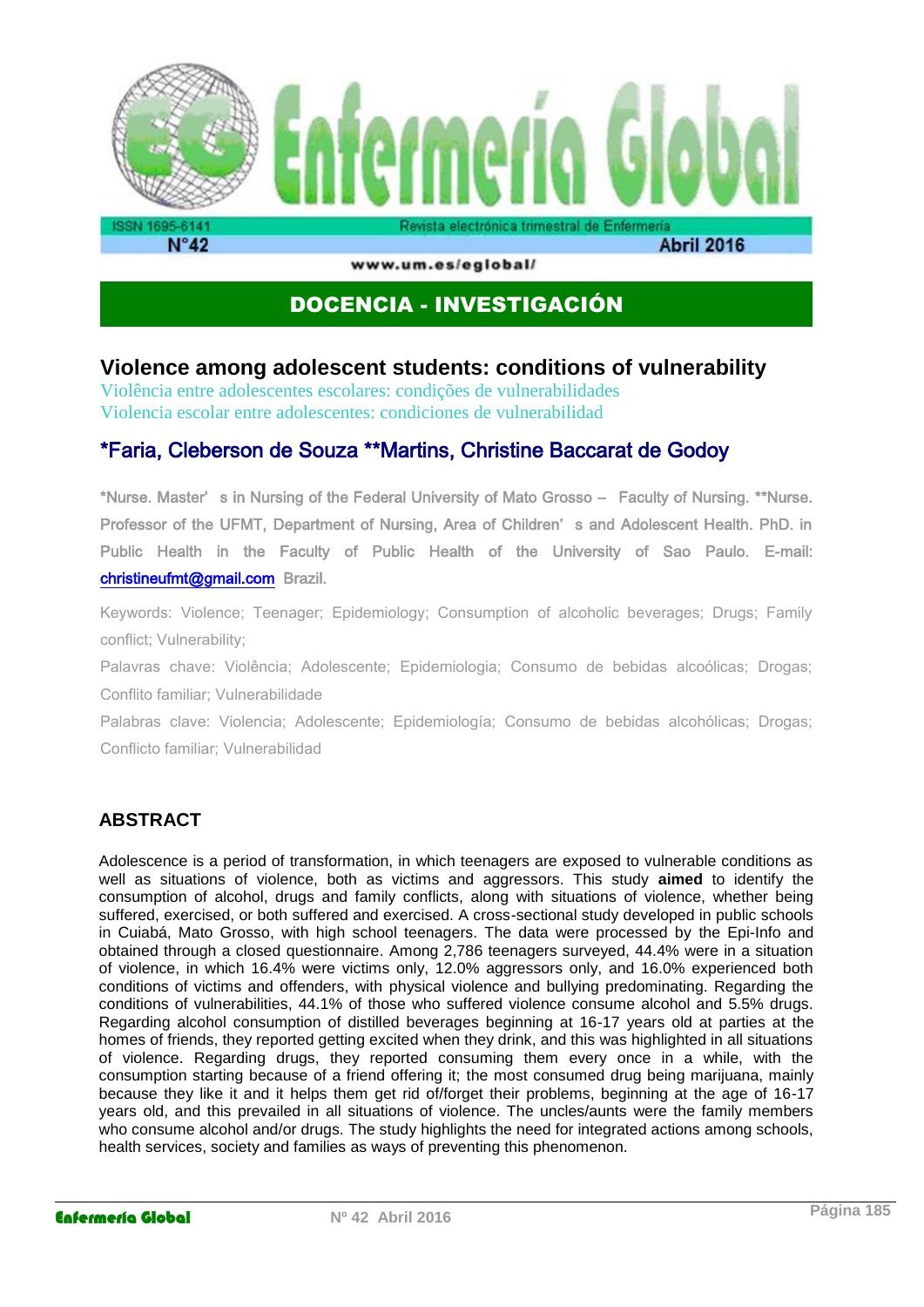### **RESUMO**

A adolescência é um período de transformações, em que o adolescente está exposto a condições de vulnerabilidades bem como situações de violência, tanto na condição de vítima como na de agressor. Este estudo **objetivou** identificar o consumo de álcool, drogas e conflito familiar junto às situações de violência, seja na forma sofrida, exercida, e tanto sofrida como exercida. Estudo transversal, desenvolvido em escolas públicas de Cuiabá, Mato Grosso, com adolescentes do ensino médio. Os dados, processados pelo Epi-Info, foram obtidos por meio de questionário fechado. Entre 2.786 pesquisados, 44,4% se encontravam em situação de violência, em que 16,4% eram apenas vítimas, 12,0% somente agressores e 16,0% vivenciaram tanto a condição de vítimas como agressores, predominando a violência física e o bullying. Quanto às condições de vulnerabilidades, 44,1% dos que sofreram violência consomem álcool e 5,5% drogas. Quanto ao álcool, consumir bebidas destiladas, em festa, na casa de amigos, ficando animados quando bebem, com inicio do consumo aos 16-17 anos, se destacaram em todas as situações de violência. Quanto às drogas, consumir de vez em quando, iniciar o consumo porque um amigo ofereceu, sendo a maconha a droga mais consumida, principalmente porque gostam e para se livrar dos problemas, com início aos 16-17 anos, prevaleceram em todas as situações de violência. Os tios foram os membros familiares que mais consomem álcool e/ou drogas. O estudo evidencia a necessidade de ações integradas entre escola, serviços de saúde, sociedade e família, como formas de prevenção deste fenômeno.

#### **RESUMEN**

La adolescencia es un período de transformación en el que el adolescente se expone a condiciones de vulnerabilidad, así como a situaciones de violencia, tanto en la condición de víctima como en la de agresor. Este estudio tuvo como **objetivo** identificar el consumo de alcohol, drogas y conflictos familiares, junto con situaciones de violencia, ya sea en forma sufrida, ejercida, o tanto ejercida como sufrida. Estudio transversal realizado en las escuelas públicas en Cuiabá, Mato Grosso, con estudiantes de secundaria. Los datos procesados por Epi-Info se obtuvieron mediante un cuestionario cerrado. Entre 2.786 encuestados, el 44,4% se encontraba en una situación de violencia, en la que el 16,4% eran solo víctimas, 12,0% solamente agresores y 16,0% experimentaron tanto como víctimas como agresoress, predominando la violencia física y el bullying. En cuanto a las condiciones de vulnerabilidad, el 44,1% de los que experimentaron violencia consumen alcohol y 5.5% drogas. En cuanto al alcohol, consumir bebidas destiladas en fiesta, en casa de los amigos, quedando animados cuando beben, con inicio del consumo de 16 a 17 años, se han destacado en todas las situaciones de violencia. En cuanto a las drogas, el consumo en alguna ocasión, empezar a consumir porque un amigo le ofreció, siendo la marihuana la droga de mayor consumo, principalmente porque les gusta y para deshacerse de los problemas, a partir de 16-17 años, se impuso en todas las situaciones de violencia. Los tíos son los miembros de la familia que más consumen alcohol y / o drogas. El estudio pone de relieve la necesidad de acciones integradas entre escuela, servicios de salud, sociedad y familia, como formas de prevenir este fenómeno.

#### **INTRODUCTION**

Adolescence is a period of transition from childhood to adulthood characterized by great physical, emotional and social relationship changes. It is a period of discovery and achievements in which in they face many changes, and the adolescent is exposed to vulnerable conditions as well as situations of violence, both in the condition of being victims as well as the aggressors $^{\rm 1-3}.$ 

Among the main conditions of vulnerability, studies show alcohol consumption, drugs and family conflicts as being conditions most often associated to adolescent involvement in violence $^{2,4,5}$ .

Alcohol is the most used psychoactive substance among adolescents, and although its consumption during adolescence is illegal, it remains a major public health problem, as it is the largest risk factor for the health of this group<sup>4</sup>. Several studies conducted in Brazil and other countries such as Argentina and Chile have found an association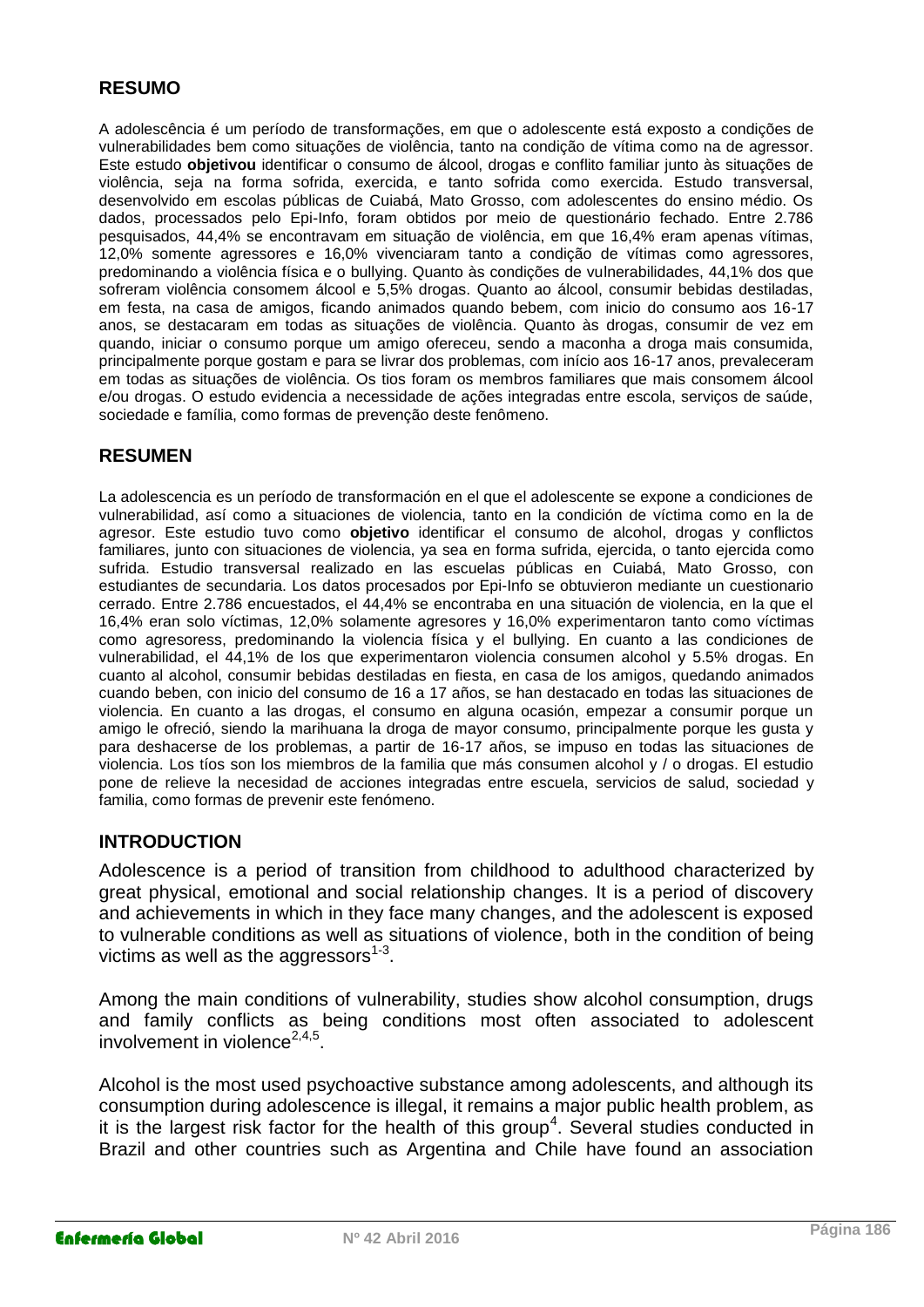between alcohol consumption and violent behavior, especially in relation to physical assaults<sup>6-8</sup>.

In addition to the consumption of alcohol, drug addiction is currently considered a major public health problem, with adolescents and young adults as the main population involved with consumption<sup>5</sup>. National and international authors associate drug use in adolescence to violence, highlighting traffic accidents, school and occupational losses as the main problems, as well as violence characterized by the occurrence of fights, physical assault, homicide and illicit behavior, which may be caused by the effects of these substances $^{2,5,8,9}$ .

Similar to alcohol and drug abuse, family conflicts negatively affect adolescent involvement in violence. The quantity and quality of episodes of conflict arising from the family are harmful to the development of adolescents, constituting an impressive factor in their behavioral problems, thus becoming a model for violence<sup>3,10</sup>. In this sense, authors point out that exposure to violence, exposure to violent situations or marital conflict, child abuse/neglect, substance abuse, ineffective parental relationships, and anti-social parents may induce violent behavior practiced later by adolescents<sup>3,11</sup>.

In this context, this study aims at identifying the consumption of alcohol, drugs and family conflict along with situations of violence experienced by adolescents, whether being suffered or inflicted, or both suffered and inflicted in order to contribute to developing prevention measures and health promotion in this group.

#### **METHODS**

A cross-sectional study carried out in public schools in the municipality of Cuiabá/MT in 2012, considering only primary education due to the fact there are no secondary schools in the municipal public school system at the study site.

Data from 2011 were used in which 19,912 students were enrolled. The sample consisted of high school students (first, second and third year) from state public schools in Cuiabá-MT.

Data collection was carried out in 2012 during the second semester, through a closed self-administered questionnaire. The questionnaire was applied in the classrooms by the study researcher, who received assistance from the school's teachers. The instrument was previously tested through pilot testing in classes that were not part of the study.

To calculate the sample, a significance level of 2 standard deviations and a maximum error of 2% were considered, with 50% frequency of the event. Thus, the sample consisted of 2,786 adolescents from first to third year of high school in the public system.

Data were processed electronically via Epi Info - version 3.5.2. Extensive verification of the data was performed to check for inconsistencies. The results were analyzed using absolute and relative frequencies.

A written consent was requested from the State Secretary of Mato Grosso State Education. Parental consent was provided in advance by the school. The study was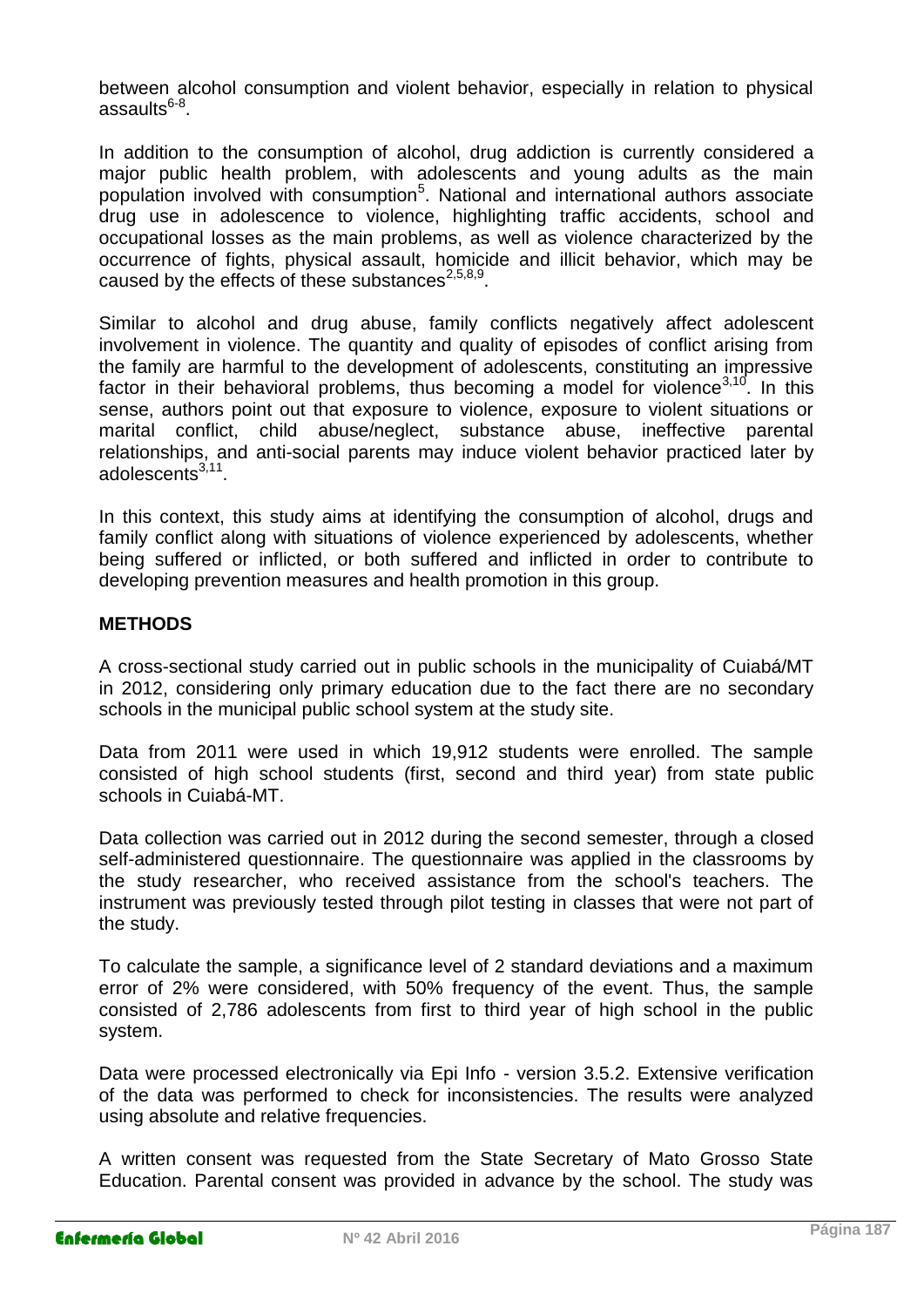approved by Ethics in Research Committee of the Júlio Müller University Hospital, in compliance with Resolution 466/12 which regulates research with human beings, from June 27, 2012, number 54488.

## **RESULTS**

2786 adolescents were surveyed, among whom 44.4% (1236) were victims of violence. Of these, 16.4% (456) were victims only, 12.0% (334) were aggressors only and 16.0% (446) constituted both victims and aggressors (Table 1). It is worth noting that 7.2% (201) of adolescents did not respond to inflicting or suffering violence, which does not exclude the possibility that at some time they had been involved in situations of violence.

**Table 1** - Distribution of adolescents according to their involvement in violent situations. Cuiabá, 2012.

|                                       |                 | <b>Situations of violence</b> |                  |               |                                  |               |              |               |
|---------------------------------------|-----------------|-------------------------------|------------------|---------------|----------------------------------|---------------|--------------|---------------|
| <b>Conditions of</b><br>vulnerability | <b>Suffered</b> |                               | <b>Inflicted</b> |               | <b>Suffered and</b><br>inflicted |               | <b>TOTAL</b> |               |
|                                       | n               | $\frac{6}{6}$                 | $\mathbf n$      | $\frac{6}{6}$ | N                                | $\frac{6}{6}$ | $\mathbf n$  | $\frac{6}{6}$ |
| <b>Alcohol consumption</b>            |                 |                               |                  |               |                                  |               |              |               |
| Yes                                   | 201             | 44.1                          | 200              | 59.9          | 256                              | 57.4          | 657          | 53.1          |
| N <sub>0</sub>                        | 254             | 55.7                          | 133              | 39.8          | 186                              | 41.7          | 573          | 46.3          |
| <b>Blank</b>                          |                 | 0.2                           |                  | 0.3           | $\overline{4}$                   | 0.9           | 6            | 0.5           |
| <b>TOTAL</b>                          | 456             | 100.0                         | 334              | 100.0         | 446                              | 100.0         | 1236         | 100.0         |
| Drug use                              |                 |                               |                  |               |                                  |               |              |               |
| Yes                                   | 25              | 5.5                           | 37               | 11.1          | 51                               | 11.4          | 113          | 9.1           |
| N <sub>0</sub>                        | 425             | 93.2                          | 294              | 88.0          | 389                              | 87.2          | 1108         | 89.6          |
| <b>Blank</b>                          | 6               | 1.3                           | 3                | 0.9           | 6                                | 1.3           | 15           | 1.2           |
| <b>TOTAL</b>                          | 456             | 100.0                         | 334              | 100.0         | 446                              | 100.0         | 1236         | 100.0         |

The data analyzed in sequence refer to the 1236 adolescents in situations of violence, including suffered violence (victim status), inflicted (aggressor situation), or both situations (both suffered and inflicted).

In the classification of type of violence, bullying stood out among those who suffered violence (27.6%), while among those who inflicted violence and those who have suffered and inflicted violence, physical violence prevailed (51.8% and 33.9%, respectively) (Table 2).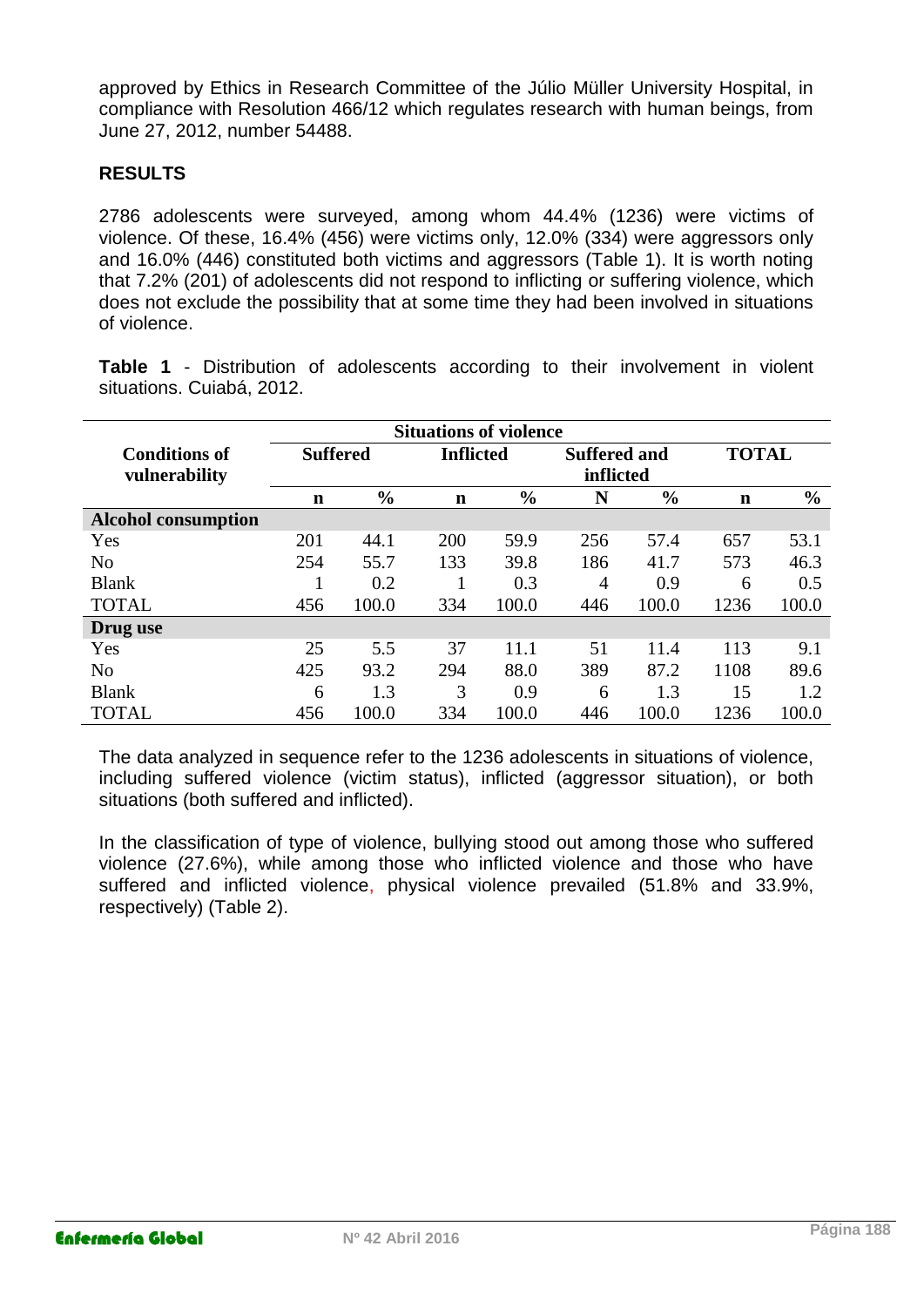**Table 2**. Distribution of adolescents in situations of violence, according to the type of violence suffered and/or inflicted. Cuiabá, 2012.

| <b>VIOLENCE SITUATION EXPERIENCED</b>                  | N    | $\frac{0}{0}$ |
|--------------------------------------------------------|------|---------------|
| Has suffered violence                                  | 456  | 16.4          |
| Has inflicted violence                                 | 334  | 12.0          |
| Has suffered and inflicted violence                    | 446  | 16.0          |
| Neither suffered nor practiced violence                | 1349 | 48.2          |
| Did not answer if he/she has suffered violence (left)  | 28   | 1.0           |
| blank)                                                 |      |               |
| Did not answer if he/she has inflicted violence (left) | 173  | 62            |
| blank)                                                 |      |               |
| <b>TOTAL</b>                                           | 2786 |               |

With regard to the conditions of vulnerability (alcohol and drugs) according to the situations of violence experienced by adolescents, 44.1% of those who suffered violence answered that they consume alcohol and 5.5% use drugs. In cases of inflicting violence, 59.9% reported using alcohol, and 11.1% drugs. Among those who have both experienced and inflicted violence, the prevalence rates were 57.4% for alcohol and 11.4% for drugs (Table 3).

**Table 3**. Distribution of adolescents in situations of violence, according to the conditions of vulnerability (alcohol and drugs). Cuiabá, 2012.

|                            | <b>Situations of violence</b> |                 |             |                  |                                  |               |              |               |
|----------------------------|-------------------------------|-----------------|-------------|------------------|----------------------------------|---------------|--------------|---------------|
| <b>Conditions of</b>       |                               | <b>Suffered</b> |             | <b>Inflicted</b> | <b>Suffered and</b><br>inflicted |               | <b>TOTAL</b> |               |
| vulnerability              |                               |                 |             |                  |                                  |               |              |               |
|                            | n                             | $\frac{0}{0}$   | $\mathbf n$ | $\frac{0}{0}$    | N                                | $\frac{6}{9}$ | $\mathbf n$  | $\frac{0}{0}$ |
| <b>Alcohol consumption</b> |                               |                 |             |                  |                                  |               |              |               |
| Yes                        | 201                           | 44.1            | 200         | 59.9             | 256                              | 57.4          | 657          | 53.1          |
| N <sub>o</sub>             | 254                           | 55.7            | 133         | 39.8             | 186                              | 41.7          | 573          | 46.3          |
| <b>Blank</b>               |                               | 0.2             |             | 0.3              | $\overline{4}$                   | 0.9           | 6            | 0.5           |
| <b>TOTAL</b>               | 456                           | 100.0           | 334         | 100.0            | 446                              | 100.0         | 1236         | 100.0         |
| Drug use                   |                               |                 |             |                  |                                  |               |              |               |
| Yes                        | 25                            | 5.5             | 37          | 11.1             | 51                               | 11.4          | 113          | 9.1           |
| N <sub>0</sub>             | 425                           | 93.2            | 294         | 88.0             | 389                              | 87.2          | 1108         | 89.6          |
| <b>Blank</b>               | 6                             | 1.3             | 3           | 0.9              | 6                                | 1.3           | 15           | 1.2           |
| <b>TOTAL</b>               | 456                           | 100.0           | 334         | 100.0            | 446                              | 100.0         | 1236         | 100.0         |

Among those who consume alcohol, according to Table 3, the highest frequency of consumption occurs during parties, both for situations of suffered violence (47.3%), inflicted violence (54.0%), and for having both suffered and inflicted (54.7%). The most consumed type of drinks were distilled alcohol, representing 39.8% among those who have suffered violence, 48.0% among those who inflicted violence and 46.9% among those who have suffered and inflicted violence. Regarding the place of consumption, it was predominantly at friends' houses, either for suffering violence (41.8%), inflicting violence (43.5%) or suffering and inflicting (39.4%). When asked about the way they behave when they drink, most replied that they get excited in all situations of violence. Similarly, the age for most adolescents starting to consume was concentrated in the range of 16-17 years in all situations of violence (Table 4).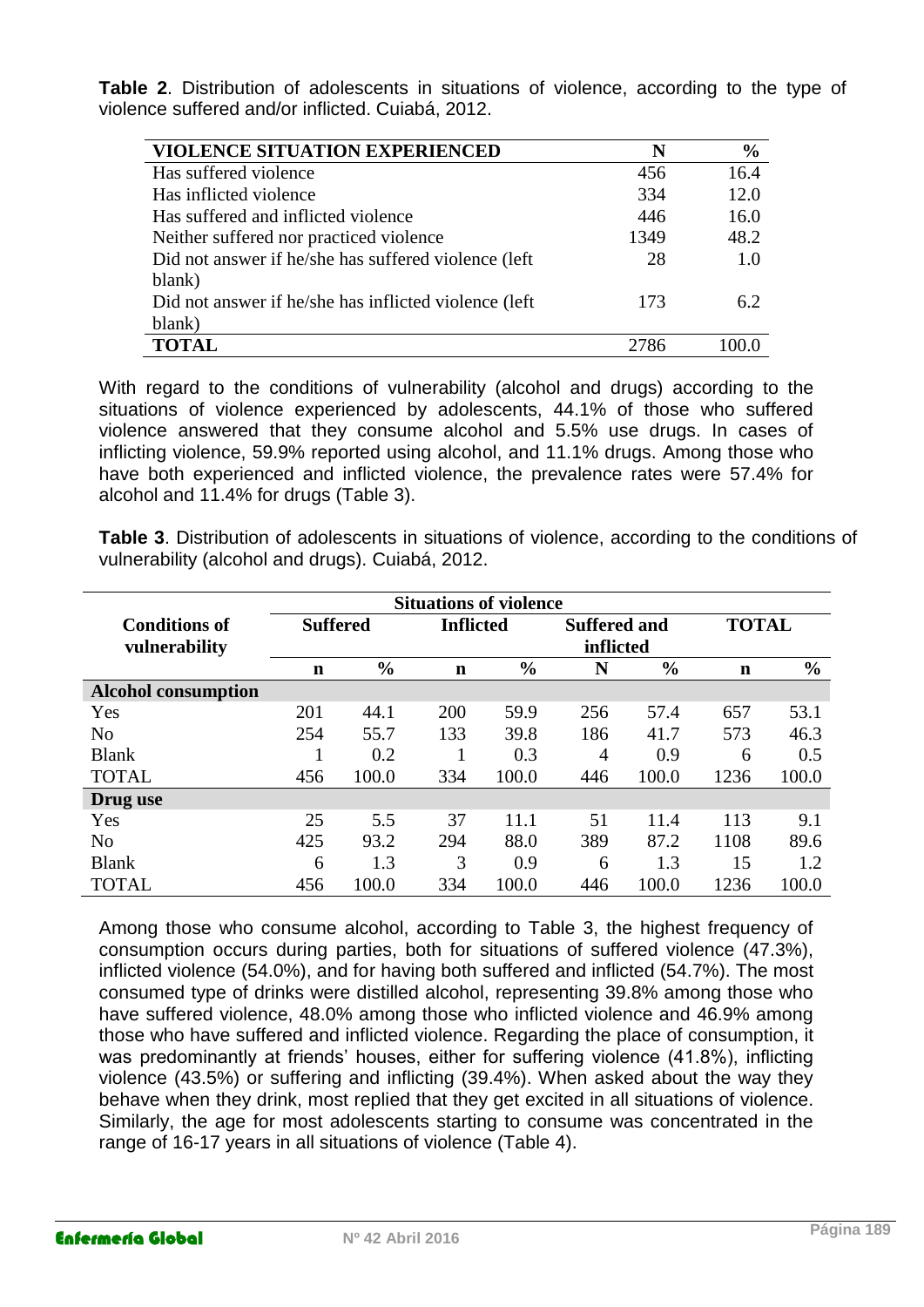**Table 4.** Distribution of adolescents in situations of violence, according to the frequency of alcohol consumption, beverage type, place of consumption, behavior and age at first consumption. Cuiabá, 2012.

|                             | <b>Situations of violence</b> |               |                |                  |             |                                  |             |               |  |
|-----------------------------|-------------------------------|---------------|----------------|------------------|-------------|----------------------------------|-------------|---------------|--|
| <b>Alcohol consumption</b>  | <b>Suffered</b>               |               |                | <b>Inflicted</b> |             | <b>Suffered and</b><br>inflicted |             | <b>TOTAL</b>  |  |
|                             | $\mathbf n$                   | $\frac{0}{0}$ | $\mathbf n$    | $\frac{0}{0}$    | $\mathbf n$ | $\frac{0}{0}$                    | $\mathbf n$ | $\frac{0}{0}$ |  |
| <b>Frequency</b>            |                               |               |                |                  |             |                                  |             |               |  |
| Every day                   | $\mathbf{1}$                  | 0.5           | 6              | 3.0              | 8           | 3.1                              | 15          | 2.3           |  |
| Once a week                 | 11                            | 5.5           | 11             | 5.5              | 17          | 6.6                              | 39          | 5.9           |  |
| When there's a party        | 95                            | 47.3          | 108            | 54.0             | 140         | 54.7                             | 343         | 52.2          |  |
| From time to time           | 79                            | 39.3          | 58             | 29.0             | 77          | 30.1                             | 214         | 32.6          |  |
| <b>Blank</b>                | 15                            | 7.5           | 17             | 8.5              | 14          | 5.5                              | 46          | 7.0           |  |
| <b>TOTAL</b>                | 201                           | 100.0         | 200            | 100.0            | 256         | 100.0                            | 657         | 100.0         |  |
| <b>Type of alcohol</b>      |                               |               |                |                  |             |                                  |             |               |  |
| Beer                        | 52                            | 25.9          | 61             | 30.5             | 66          | 25.8                             | 179         | 27.2          |  |
| Distilled                   | 80                            | 39.8          | 96             | 48.0             | 120         | 46.9                             | 296         | 45.0          |  |
| Non-distilled               | 23                            | 11.4          | 8              | 4.0              | 15          | 5.8                              | 46          | 7.0           |  |
| All types                   | 29                            | 14.4          | 23             | 11.5             | 46          | 18.0                             | 98          | 14.9          |  |
| <b>Blank</b>                | 17                            | 8.4           | 12             | 6.0              | 9           | 3.5                              | 38          | 5.8           |  |
| <b>TOTAL</b>                | 201                           | 100.0         | 200            | 100.0            | 256         | 100.0                            | 657         | 100.0         |  |
| <b>Place of consumption</b> |                               |               |                |                  |             |                                  |             |               |  |
| On the streets              | 60                            | 29.8          | 64             | 32.0             | 92          | 35.9                             | 216         | 32.9          |  |
| At home                     | 36                            | 17.9          | 28             | 14.0             | 37          | 14.4                             | 101         | 15.4          |  |
| At a friend's house         | 84                            | 41.8          | 87             | 43.5             | 101         | 39.4                             | 272         | 41.4          |  |
| In bars                     | 3                             | 1.5           | $\tau$         | 3.5              | 9           | 3.5                              | 19          | 2.9           |  |
| <b>Blank</b>                | 18                            | 8.9           | 14             | 7.0              | 17          | 6.6                              | 49          | 7.4           |  |
| <b>TOTAL</b>                | 201                           | 100.0         | 200            | 100.0            | 256         | 100.0                            | 657         | 100.0         |  |
| <b>Behavior</b>             |                               |               |                |                  |             |                                  |             |               |  |
| Drunk                       | $\overline{7}$                | 3.5           | 10             | 5.0              | 24          | 9.4                              | 41          | 6.2           |  |
| More excited                | 164                           | 81.6          | 159            | 79.5             | 190         | 74.2                             | 513         | 78.1          |  |
| Loss of consciousness       | 3                             | 1.5           | $\overline{4}$ | 2.0              | 7           | 2.7                              | 14          | 2.1           |  |
| Feeling braver              | 10                            | 5.0           | 10             | 5.0              | 20          | 7.8                              | 40          | 6.1           |  |
| <b>Blank</b>                | 17                            | 8.4           | 17             | 8.5              | 15          | 5.8                              | 49          | 7.4           |  |
| <b>TOTAL</b>                | 201                           | 100.0         | 200            | 100.0            | 256         | 100.0                            | 657         | 100.0         |  |
| Age of starting             |                               |               |                |                  |             |                                  |             |               |  |
| consumption                 |                               |               |                |                  |             |                                  |             |               |  |
| $10-11$ years               |                               |               |                |                  |             |                                  |             |               |  |
| $12-13$ years               |                               |               |                |                  |             |                                  |             |               |  |
| $14-15$ years               | 56                            | 27.9          | 51             | 25.5             | 76          | 29.7                             | 183         | 27.8          |  |
| 16-17 years                 | 117                           | 58.2          | 119            | 59.5             | 153         | 59.8                             | 389         | 59.2          |  |
| 18-19 years                 | 28                            | 13.9          | 30             | 15.0             | 27          | 10.5                             | 85          | 12.9          |  |
| <b>TOTAL</b>                | 201                           | 100.0         | 200            | 100.0            | 256         | 100.0                            | 657         | 100.0         |  |

When asked about the frequency of consumption for drug use, from time to time (28.0%) corresponded to most of the responses between those who have suffered violence, followed by every day (27.0%) and from time to time (27.0%) for those who inflicted it, and every day (27.4%) among those who have suffered and inflicted violence (Table 5).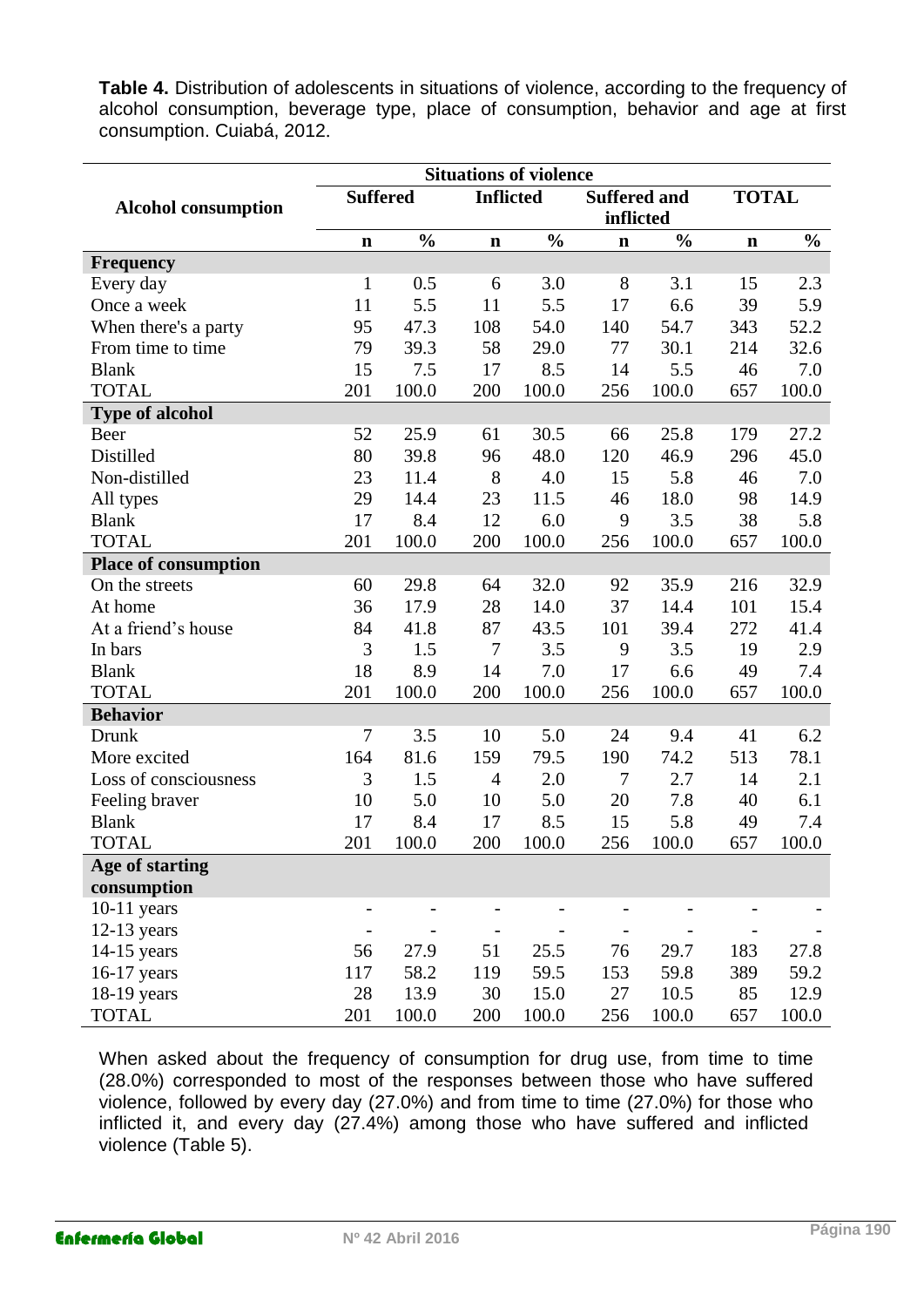**Table 5**. Distribution of adolescents in situations of violence, according to the frequency of drug use, how they began to use, the type of drug, reason for using and age at start of consumption. Cuiabá, 2012.

|                               | <b>Situations of violence</b> |               |                          |                          |                   |                     |                |               |  |
|-------------------------------|-------------------------------|---------------|--------------------------|--------------------------|-------------------|---------------------|----------------|---------------|--|
| Drug use                      | <b>Suffered</b>               |               |                          | <b>Inflicted</b>         |                   | <b>Suffered and</b> |                | <b>TOTAL</b>  |  |
|                               |                               |               |                          |                          | inflicted         |                     |                |               |  |
|                               | $\mathbf n$                   | $\frac{0}{0}$ | $\mathbf n$              | $\frac{0}{0}$            | $\mathbf n$       | $\frac{0}{0}$       | $\mathbf n$    | $\frac{0}{0}$ |  |
| <b>Frequency</b>              |                               |               |                          |                          |                   |                     |                |               |  |
| Every day                     | 3                             | 12.0          | 10                       | 27.0                     | 14                | 27.4                | 27             | 23.9          |  |
| Once a week                   | $\overline{c}$                | 8.0           | 3                        | 8.1                      | 6                 | 11.8                | 11             | 9.7           |  |
| When there's a party          | $\overline{3}$                | 12.0          | $\overline{7}$           | 18.9                     | 11                | 21.6                | 21             | 18.6          |  |
| From time to time             | 7                             | 28.0          | 10                       | 27.0                     | 11                | 21.6                | 28             | 24.8          |  |
| <b>Blank</b>                  | 10                            | 40.0          | 7                        | 18.9                     | 9                 | 17.6                | 26             | 23.0          |  |
| <b>TOTAL</b>                  | 25                            | 100.0         | 37                       | 100.0                    | 51                | 100.0               | 113            | 100.0         |  |
| How they started using        |                               |               |                          |                          |                   |                     |                |               |  |
| drugs                         |                               |               |                          |                          |                   |                     |                |               |  |
| A friend offered              | 5                             | 20.0          | 11                       | 29.7                     | 22                | 43.1                | 38             | 33.6          |  |
| Saw somebody else using       | $\overline{4}$                | 16.0          | $\overline{4}$           | 10.8                     | 7                 | 13.7                | 15             | 13.3          |  |
| In a Club                     | $\overline{4}$                | 16.0          | 5                        | 13.5                     | 9                 | 17.6                | 18             | 15.9          |  |
| Someone in the family uses it | 1                             | 4.0           | $\overline{2}$           | 5.4                      | $\qquad \qquad -$ |                     | 3              | 2.6           |  |
| At school                     | 1                             | 4.0           | 5                        | 13.5                     | $\mathfrak{Z}$    | 5.9                 | 9              | 8.0           |  |
| <b>Blank</b>                  | 10                            | 40.0          | 10                       | 27.0                     | 10                | 19.6                | 30             | 26.5          |  |
| <b>TOTAL</b>                  | 25                            | 100.0         | 37                       | 100.0                    | 51                | 100.0               | 113            | 100.0         |  |
| <b>Type of drug</b>           |                               |               |                          |                          |                   |                     |                |               |  |
| Marijuana                     | 12                            | 48.0          | 29                       | 78.4                     | 36                | 70.6                | 77             | 68.1          |  |
| Cocaine                       | $\overline{\phantom{a}}$      |               | $\mathbf{1}$             | 2.7                      | $\mathbf{2}$      | 3.9                 | 3              | 2.6           |  |
| (Sniffing) Glue               | $\mathbf{1}$                  | 4.0           |                          |                          |                   |                     | $\mathbf{1}$   | 0.9           |  |
| Crack                         |                               |               | $\overline{\phantom{a}}$ |                          | 3                 | 5.9                 | 3              | 2.6           |  |
| Ecstasy                       | $\overline{2}$                | 8.0           | $\mathbf{1}$             | 2.7                      | $\mathbf{1}$      | 2.0                 | $\overline{4}$ | 3.5           |  |
| <b>LSD</b>                    |                               |               |                          |                          | $\overline{2}$    | 3.9                 | $\overline{2}$ | 1.8           |  |
| <b>Blank</b>                  | 10                            | 40.0          | 6                        | 16.2                     | $\boldsymbol{7}$  | 13.7                | 23             | 20.3          |  |
| <b>TOTAL</b>                  | 25                            | 100.0         | 37                       | 100.0                    | 51                | 100.0               | 113            | 100.0         |  |
| <b>Reason for drug use</b>    |                               |               |                          |                          |                   |                     |                |               |  |
| To forget problems            | 5                             | 20.0          | 5                        | 13.5                     | 14                | 27.4                | 24             | 21.2          |  |
| To gather with friends        | 3                             | 12.0          | 9                        | 24.3                     | 3                 | 5.9                 | 15             | 13.3          |  |
| To rebel against their family |                               |               | $\overline{\phantom{0}}$ | $\overline{\phantom{a}}$ | $\mathbf{2}$      | 3.9                 | $\mathbf{2}$   | 1.8           |  |
| Because they like it          | 3                             | 12.0          | 11                       | 29.7                     | 15                | 29.4                | 29             | 25.7          |  |
| Can't stop                    | 1                             | 4.0           | $\mathbf{1}$             | 2.7                      | $\mathbf{2}$      | 3.9                 | $\overline{4}$ | 3.5           |  |
| Another reason                | $\overline{2}$                | 8.0           | $\mathbf{1}$             | 2.7                      | 7                 | 13.7                | 10             | 8.8           |  |
| <b>Blank</b>                  | 11                            | 44.0          | 10                       | 27.0                     | 8                 | 15.7                | 29             | 25.7          |  |
| <b>TOTAL</b>                  | 25                            | 100.0         | 37                       | 100.0                    | 51                | 100.0               | 113            | 100.0         |  |
| Age of onset of consumption   |                               |               |                          |                          |                   |                     |                |               |  |
| $10-11$ years                 |                               |               |                          |                          |                   |                     |                |               |  |
| $12-13$ years                 |                               |               |                          |                          |                   |                     |                |               |  |
| $14-15$ years                 | 5                             | 20.0          | 10                       | 27.0                     | 12                | 23.5                | 27             | 23.9          |  |
| $16-17$ years                 | 16                            | 64.0          | 21                       | 56.7                     | 33                | 64.7                | 70             | 61.9          |  |
| $18-19$ years                 | $\overline{4}$                | 16.0          | 6                        | 16.2                     | 6                 | 11.8                | 16             | 14.1          |  |
| <b>TOTAL</b>                  | 25                            | 100.0         | 37                       | 100.0                    | 51                | 100.0               | 113            | 100.0         |  |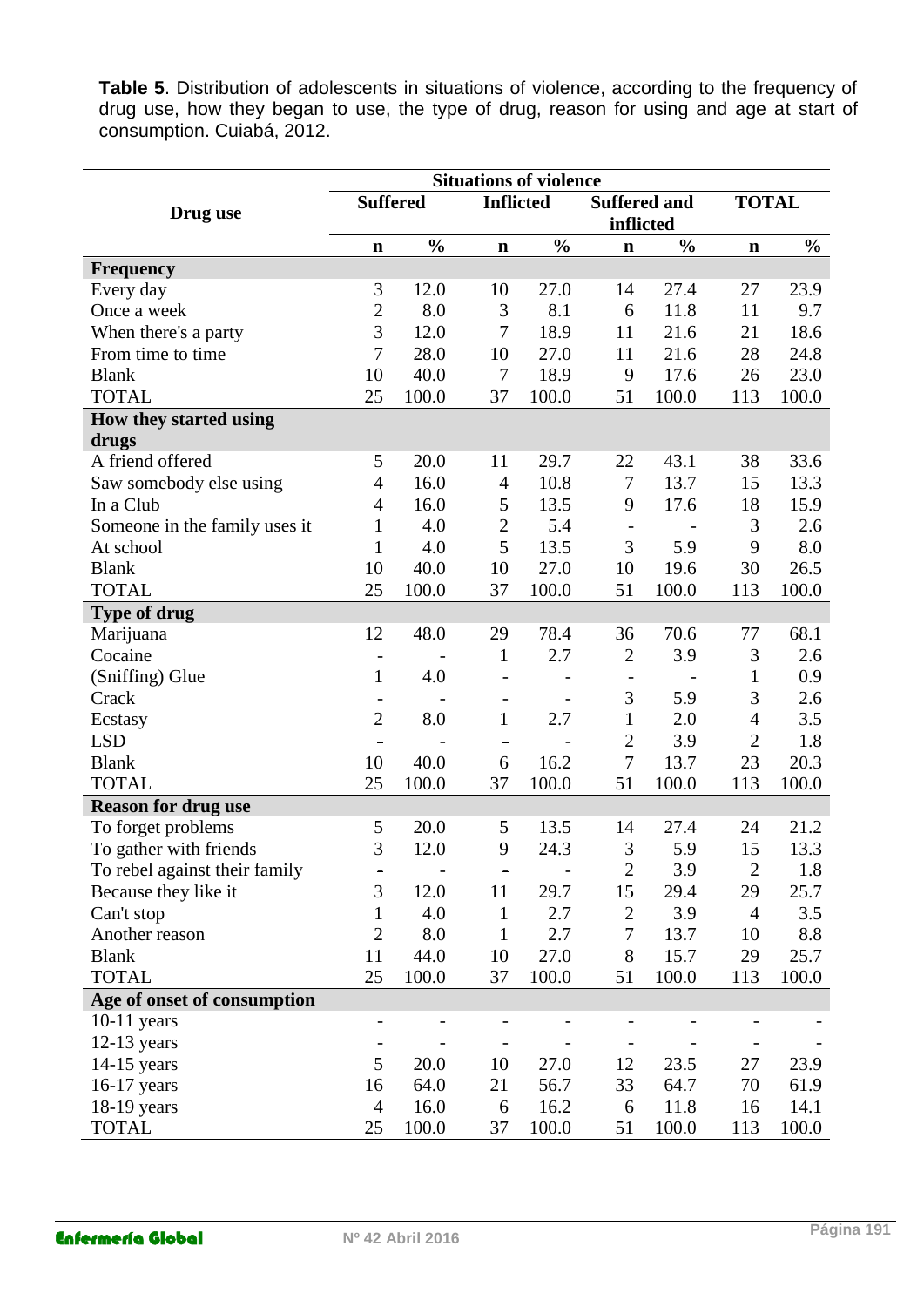For all situations of violence with regards to how the teenagers started using drugs, most reported that they were offered them by a friend. Considering the type of drug, marijuana was the most widely consumed among adolescents in different situations of violence. When asked why they use drugs, the most common reason among those who have suffered violence was to forget their problems, while among those who inflicted it or had both suffered/inflicted violence, they claimed that they like it. The predominant range was 16-17 years for the age of starting consumption in all situations of violence (Table 5).

With regard to having someone in the family with problems with alcohol and/or drugs, 44.5% among those who had experienced violence reported having someone in the family who used alcohol and/or drugs, followed by 41.6% among those who inflicted violence and 49.3% among those who had both suffered and inflicted violence.

Regarding family members who consume alcohol and/or drugs in all situations of violence, uncles stood out with 34.5% for those who had suffered violence, 33.8% for inflicting violence and 32.3% for suffering and inflicting violence.

## **DISCUSSION**

Our study has shown the need to separate adolescents into three groups for who have been engaged in violent situations, forming a group of those who only suffered violence and those who only inflicted it, and a third group of those who have suffered violence as well as inflicted it.

Regarding the incidence, the results are different from those found in the literature regarding suffered violence. A study conducted in Asuncion (Paraguay) in 2009 revealed that  $39.1\%$  of adolescents surveyed were victims of violence<sup>12</sup>. Regarding violence suffered and/inflicted, the results were similar to other studies. In a survey conducted in Recife, 19.9% of adolescents reported having inflicted violence, and in another survey, 23.0% of adolescents reported being involved in violent acts, whether being a victim or perpetrator/aggressor<sup>3,13</sup>.

The literature suggests that adolescent involvement in violence is due to many factors, among which include: the adolescence in itself, considering the transformations of the body and mind, as well as the transition to adulthood; exposure to family violence and conflicting relationships; alcohol and drugs, as well as other events that negatively influence them, encouraging violent behavior<sup>1-5</sup>.

In view of these factors, the authors emphasize the need for violence prevention strategies. Integrated actions between health services and community become important, given that the strengthening of this relationship helps in identifying families at risk and finding potential social support networks available<sup>1</sup>. Prevention workshops, individual and small-scale community initiatives, school-based prevention programs with groups, classes and individual interventions directed at victims and perpetrators, and even national policies and legal initiatives are prevention actions and health promotion that contribute to combating violence in adolescence<sup>14-16</sup>.

Concerning the violence type, studies point out that physical violence is the most common among teenagers, being considered the most recurrent in this group<sup>2,8,17,18</sup>. International authors identified the presence of physical violence involving teenagers in Chile (40.7%) and Argentina (51.0%) $^{8,19}$ . The rates of adolescents involved in physical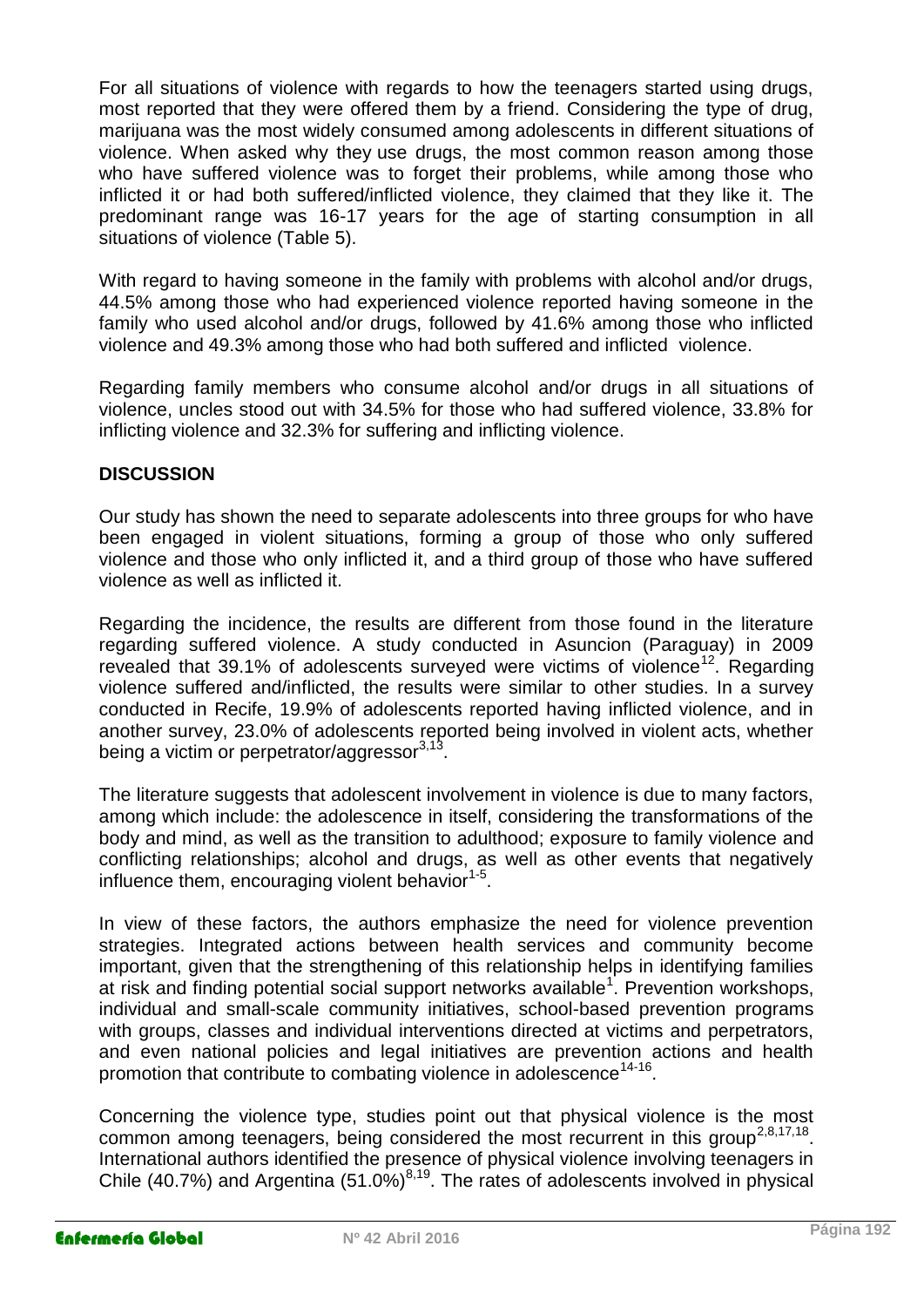violence accounted for 44.0% in the US, 22.0% in Sweden and 76.0% in Israel<sup>20</sup>. A national study developed in a police station specialized in cracking down on crimes against children and adolescents in Salvador (Bahia) found that 74.2% of physical violence cases involved teenagers $^{21}$ .

Another type of violence that has affected teenagers is bullying. A cross-sectional study in Caxias do Sul (Rio Grande do Sul) identified the prevalence of bullying in 10.2% of school-aged adolescents in 2011<sup>22</sup>. It is worth noting that along with physical violence, bullying has been constituted as an important type of violence among teenagers in all situations of violence, not only for victims. Likewise, other violence such as psychological, sexual and threatening are also mentioned in literature as an important cause of morbidity<sup>10,19,23</sup>.

Violence can be present in its various types of associated forms. In this regard, understanding the types of violence most prevalent in adolescence becomes important, as it allows for establishing specific coping strategies for this injury. Schools have been one of the main environments for bullying and physical violence, which contradicts the concept of school as a place of socialization of knowledge, training and, above all, protection<sup>24</sup>. This reinforces the need for staff training to intervene in such cases in order to interrupt this cycle and reduce violence. Reducing risk factors and exposure to conditions and vulnerability to violence itself can prevent aggressive behavior among teenagers, encouraging dialogue and the culture of peace in schools, communities and families.

The prevalence of alcohol and drug consumption among adolescents in situations of violence is also reported by several studies. A study conducted in Pelotas investigated alcohol and drug consumption among adolescents in situations of violence and identified the use of such substances in 43.2% and 8.6% of cases, respectively<sup>2</sup>. In a study conducted in Santiago (Chile) associating the consumption of alcohol, drugs and violence among students, 33.1% reported alcohol consumption and 11.1% reported drug use<sup>8</sup>.

Alcohol and drug abuse is considered one of the main public health problems nowadays, causing injuries resulting from aggression, murder and illegal acts that may be caused by the effects of these substances $5$ .

In relation to alcohol, it is the most consumed substance among teenagers<sup>5</sup>. In a study of 2,725 teenagers in São Paulo, it was identified that the greatest frequency of consumption occurs in times of get-togethers with friends, or at parties<sup>25</sup>. This increased consumption at parties can be justified by the fact that consumption is influenced by friends who drink, and friends are the most common company for consumption<sup>4,26</sup>.

Regarding the type of alcohol, distilled drinks were also the most consumed in a study conducted in the district of Port in Portugal<sup>4</sup>. Although the current legislation does not allow the sale or consumption of alcohol by persons under 18, young people still buy and consume alcoholic beverages, which has become a very common practice (alcohol consumption by adolescents)<sup>25,27</sup>. This is due to the fact that alcohol is easily obtained and widely publicized by the media, as reflected by early the consumption and popularity among adolescents. In this sense, the media produces a number of alcohol advertisements, which are displayed daily with commercials that are often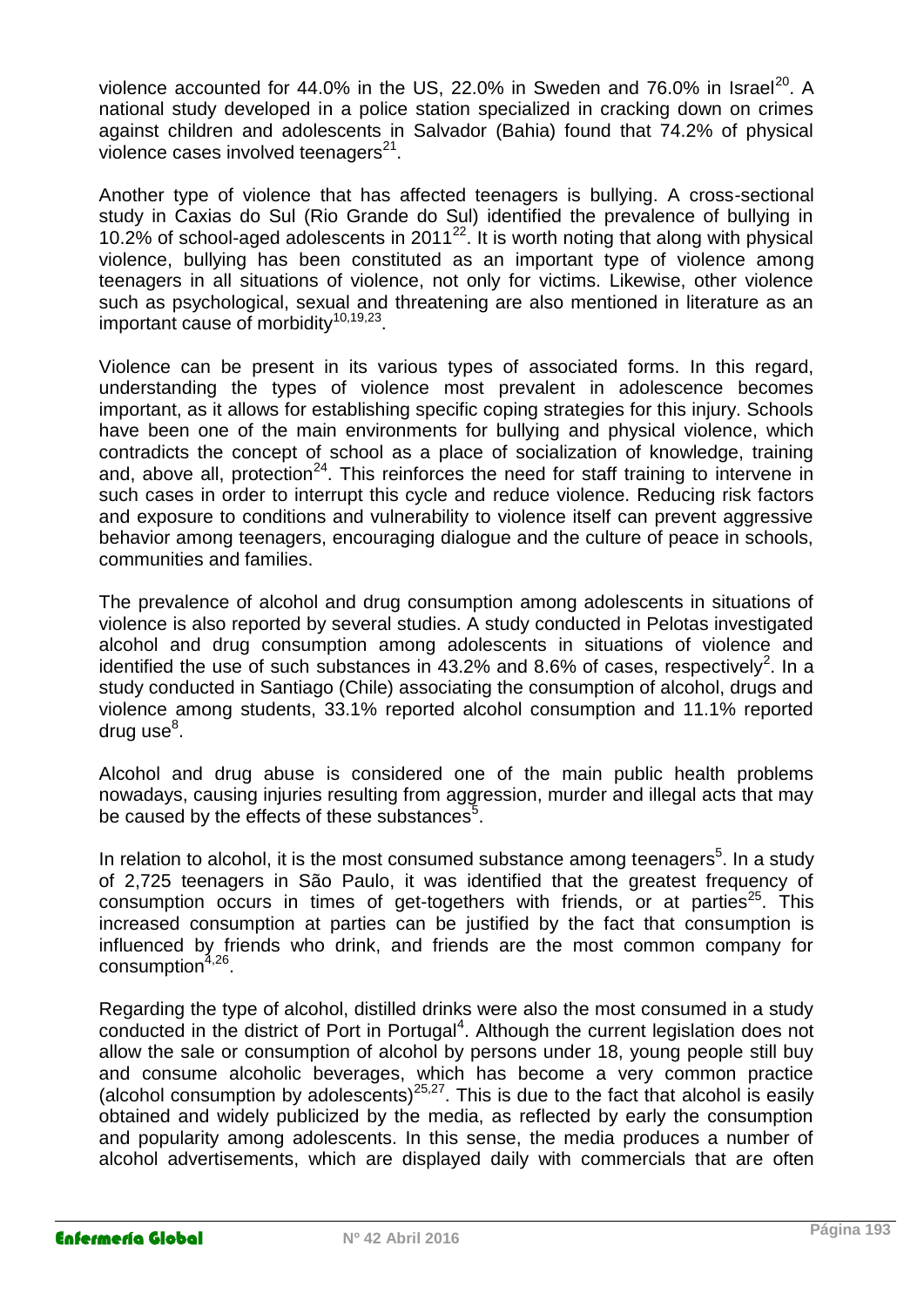flashy, associated to amusing situations involving youths and recreation which, added to the lack of supervision in marketing, encourages adolescents to start consuming<sup>5,28</sup>. There is a consensus in literature that public health interventions to discourage alcohol consumption among adolescents are critical, including fighting against the influence of alcohol manufacturing companies that market toward adolescents. As an example, due to the many anti-smoking campaigns observed in recent years, rates of cigarette use among adolescents have significantly declined (13%), therefore restricting the exposure to alcoholic beverage advertising aimed at this group may be effective in delaying the onset of use and reducing alcohol abuse<sup>7,25</sup>.

Considering the place of consumption, public places (restaurants and bars) are preferred among adolescents<sup>4</sup>. However, because consumption mostly occurs in the company of friends as found in this study, consumption at friends' houses may be related to the lack of regulation, supervision or prohibition of alcohol consumption in these places.

With regard to adolescent behavior when consuming alcohol, studies show that drunkenness is the most frequent effect<sup>4,29</sup>, in contrast to the findings of this study that identified that teenagers tend to get more excited. Despite the divergence in the results, there is consensus in literature that consuming alcohol can trigger violent behavior among teenagers, increasing the risk of involvement in situations of violence<sup>2,26,29</sup>. The culture of drinking to please others, to keep another person company, to welcome/host and to be accepted at parties and other celebrations indicate that at that stage of life, alcohol consumption is seen as a form of socialization<sup>4,30</sup>.

Regarding age, other studies consider the age group of 14 to 17 years as the main period for starting consumption<sup>4,29,31</sup>. However, one study found an age of 8 years as the lowest for beginning consumption, and with consumption increasing with age, elevating the risk of future dependence<sup>4,5,29</sup>. The habit of drinking is considered normal and assumes a positive meaning, associated to partying and leisure<sup>25</sup>. Because of that as previously mentioned, supervision in commercial establishments such as bars and markets is needed in order to reduce and even prevent the sale of alcohol to minors.

In this context, epidemiological studies relate that adolescents present great risks when consuming alcohol, associating this consumption to violent behavior $2.29$ . Schools and social service programs can be instrumental in reducing alcohol consumption and violence rates among consumers<sup>7</sup>. Other authors also consider that prevention workshops, belonging to a religion, practicing sports, leisure, and healthy family relationships, etc. are considered protective factors against alcohol consumption and involvement with violence<sup>14-16,26</sup>.

Drug use is another important condition of vulnerability associated with violence among adolescents<sup>24</sup>. Studies show that the first contact with drugs generally occurs in adolescence, as a stage characterized by physical and emotional changes that make them more vulnerable from a psychological and social perspective<sup>5,28</sup>.

This consumption varies according to the situation of violence experienced by adolescents. The frequency of use found in this study corresponds to similar values found in a cross-sectional study with high school adolescent students $31$ . Despite the studied teenagers using drugs "from time to time," it is important to highlight that addiction is not a consequence of time but of the consumption itself $31$ , since these are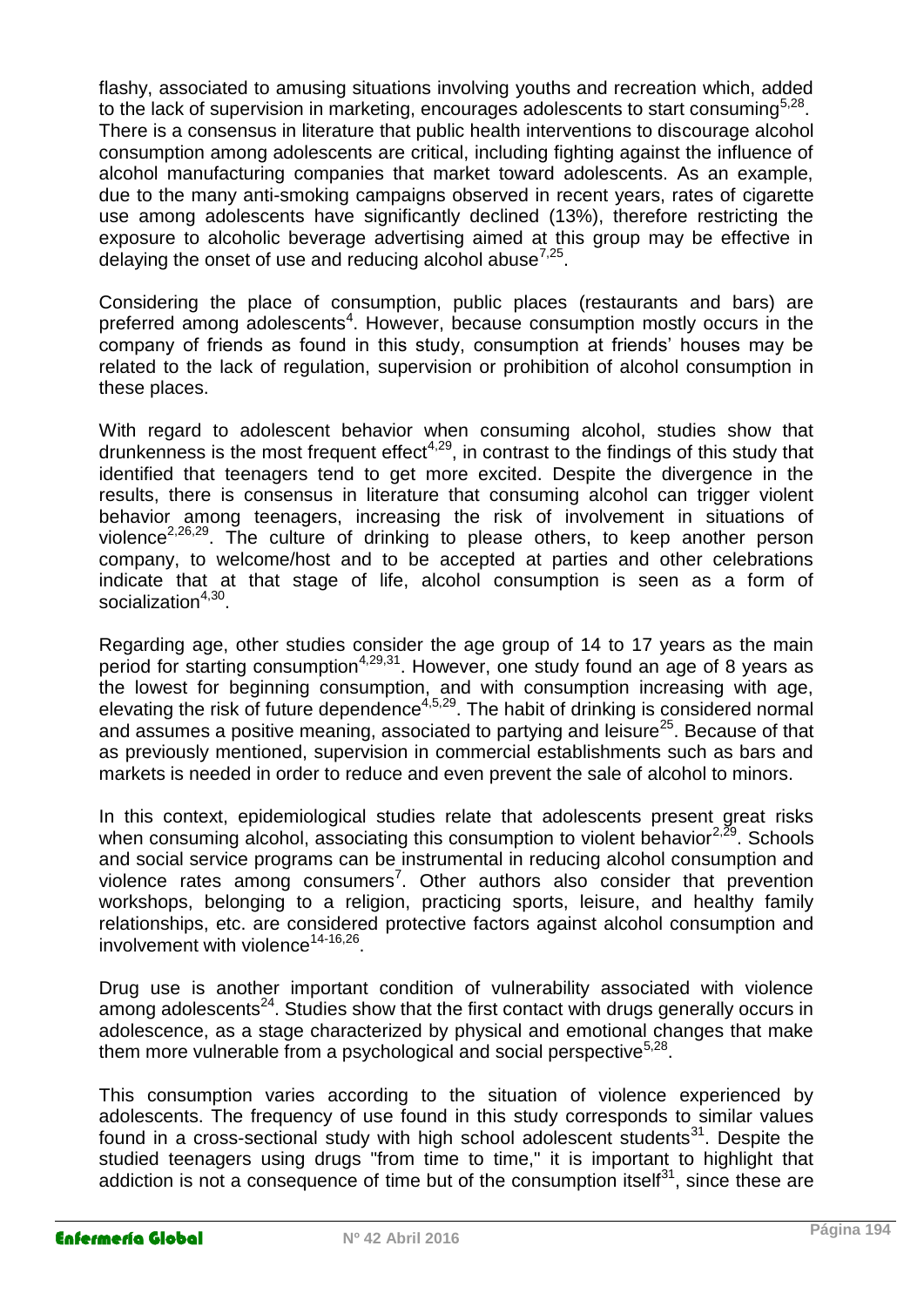illegal substances which relate to violent behavior. The fact that teenagers in being the aggressors and the victims/aggressors have reported daily consumption as being the most frequent draws attention and emphasizes the association between frequent consumption and the practice of violent acts, especially in being a perpetrator.

The findings about how they started taking drugs in this study corroborate with findings of research with high school students conducted in Leon, Nicaragua, in which 49.0% of the cases reported having initiated drug use by friends $32$ . Studies show that social networking closest to adolescents, such as family and friends, exert influence on refusing or using drugs<sup>33</sup>. Although other motivations are alleged such as curiosity, to get rid of problems, loathing of their parents and peer/group pressure  $32$ , the first contact with drugs occurs mainly because teens have friends who use drugs, causing peer pressure to use<sup>5</sup>. Knowing someone close to them who uses an illegal substance can be considered as a risk factor among teenagers $^{33}$ .

Marijuana is the drug most widely used by teens, as shown in other studies<sup>25,33</sup>. These findings may be related to the fact that this the most popular low-cost drug among adolescents, thus becoming the most accessible<sup>25,33</sup>. In this regard, access to information constitutes a protective factor against drug use. Importantly, actions must be developed that exceed the informative nature, and that encourage the active participation of adolescents with processes that favor the expression of their opinions, attitudes and behavior in this matter<sup>33</sup>.

The reason for using drugs coincides with an epidemiological study carried out in Portugal with high school adolescents who reported using drugs because they like it<sup>4</sup>, which is explained by the curiousity to experience new sensations of pleasure such as in the use of drugs, which provide passive and immediate pleasure $34$ . However, it is important to warn teenagers about the harmful effects that accompany the use of drugs, as these substances produce effects on the nervous system and may or may not cause physical dependence, however, they mostly cause a psychological dependence<sup>27</sup>.

The age of starting consumption in this study differs from other literature research that found drug use at even younger ages. National studies have identified the age of 15 as the start of drug use by high school teenagers, while international studies have identified an even earlier start, at age 12<sup>31,32</sup>. The age of adolescent students starting consumption and their contact with drugs is ever earlier<sup>28</sup>. Dialogue between parents and children, participation in school activities, and forums for debate on the subject in the school and family environment can decrease the risk of involvement of adolescents with drugs.

In addition to the factors already mentioned here regarding the consumption of drugs, studies consider other risk factors related to drug use by adolescents, such as: gender, age, social class, separated parents, bad relationship with their father or mother, not being born to both of the parents, involvement of a family member in the consumption of alcohol or drugs, low perception of paternal and maternal support, little dialogue between parents and children, lack of religious practice, and lower frequency of practicing sports<sup>27,35</sup>. On the other hand, interaction and good dialogue between parents and children, attractive ways to occupy the free time of adolescents, school and religious activities can decrease the risk of involvement of adolescents with drugs<sup>5,33,35</sup>.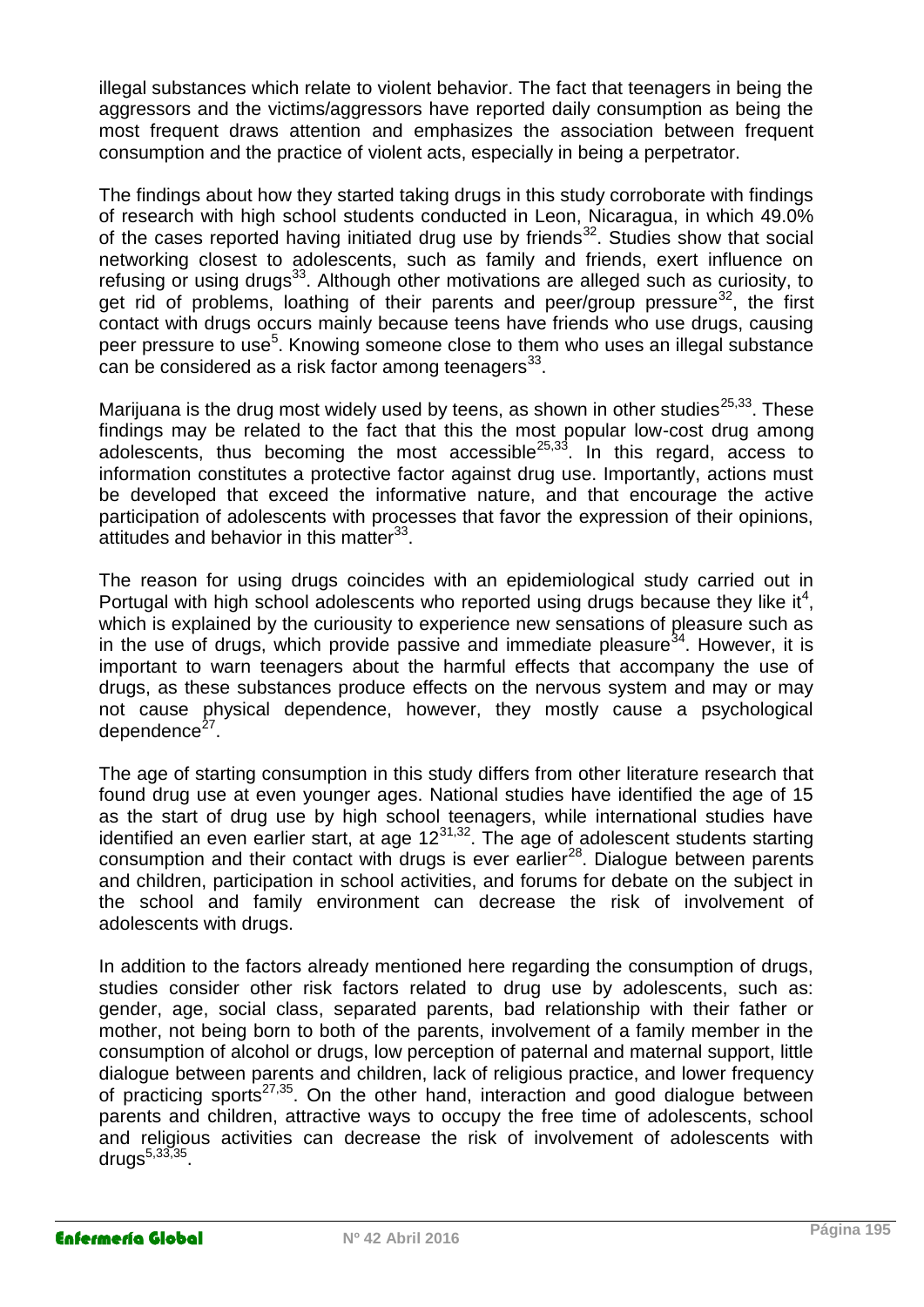Understanding risk factors enables identifying the more vulnerable adolescents to drug use and exposure to violence, and the best way to intervene in this context is to prevent it at an early age, considering the school and family environment as the best spaces for this type of intervention.

With regard to having someone in the family with alcohol and/or drug problems, the findings of this research are similar to those found in the literature; in a study that identified adolescents in situations of violence that had family members who used alcohol and drugs<sup>18</sup>. In this same study, the father figured as the family member who most consumed these substances, which was different from the findings here which identified the uncle as the main consumers of alcohol and drugs.

Studies associate alcohol and/or drug consumption to violent situations in the family environment, noting that teens often witness a violent situation caused by excess alcohol or drugs within the family<sup>18,33</sup>. Regarding family members who consume alcohol and/or drugs, and considering very close relatives such as parents and uncles, the influence of this condition for teens to start alcohol and drug consumption must be considered, as well as involvement in violence.

Thus, strategies to prevent and fight the consumption of alcohol, drugs and violence are necessary through a family approach in order to prevent damage to adolescent health, stimulating dialogue and healthy relationships in daily cohabitation, providing adolescents with a healthy developmental environment.

#### **CONCLUSION**

The results of this study showed that adolescents experienced situations of violence as victims and/or aggressors. Physical violence and bullying are the most prevalent types, in addition to consuming alcohol and drugs, and having witnessed situations of conflict related to the consumption of alcohol and/or drugs by family members.

Although the present study has limitations in analyzing the causality, the results show the complexity of the phenomenon of violence among teenagers, in relation to vulnerable conditions. In addition, this research is distinguished from others that approach this theme by presenting an integrated approach to important conditions of vulnerability to violence.

There are few studies that address the issue of violence featuring teenagers as victims and/or aggressors relating to the conditions of vulnerability addressed here. New research with this focus is necessary for advancing the knowledge in this area. Given the complexity of violence, integrated actions between schools, health services, society and family are necessary in order to prevent and address this phenomenon in adolescence.

## **REFERENCES**

- 1.Vieira JCB, Oliveira RF, Santana RS, Nunes DDP, Souza SR. Violência doméstica contra o adolescente: uma reflexão para a prática de enfermagem. *Adolesc Saude*  2009; 6: 15-19.
- 2.Silva RA, Jansen K, Godoy RV, Souza LDM, Horta BL, Pinheiro RT. Prevalência e fatores associados a porte de arma e envolvimento em agressão física entre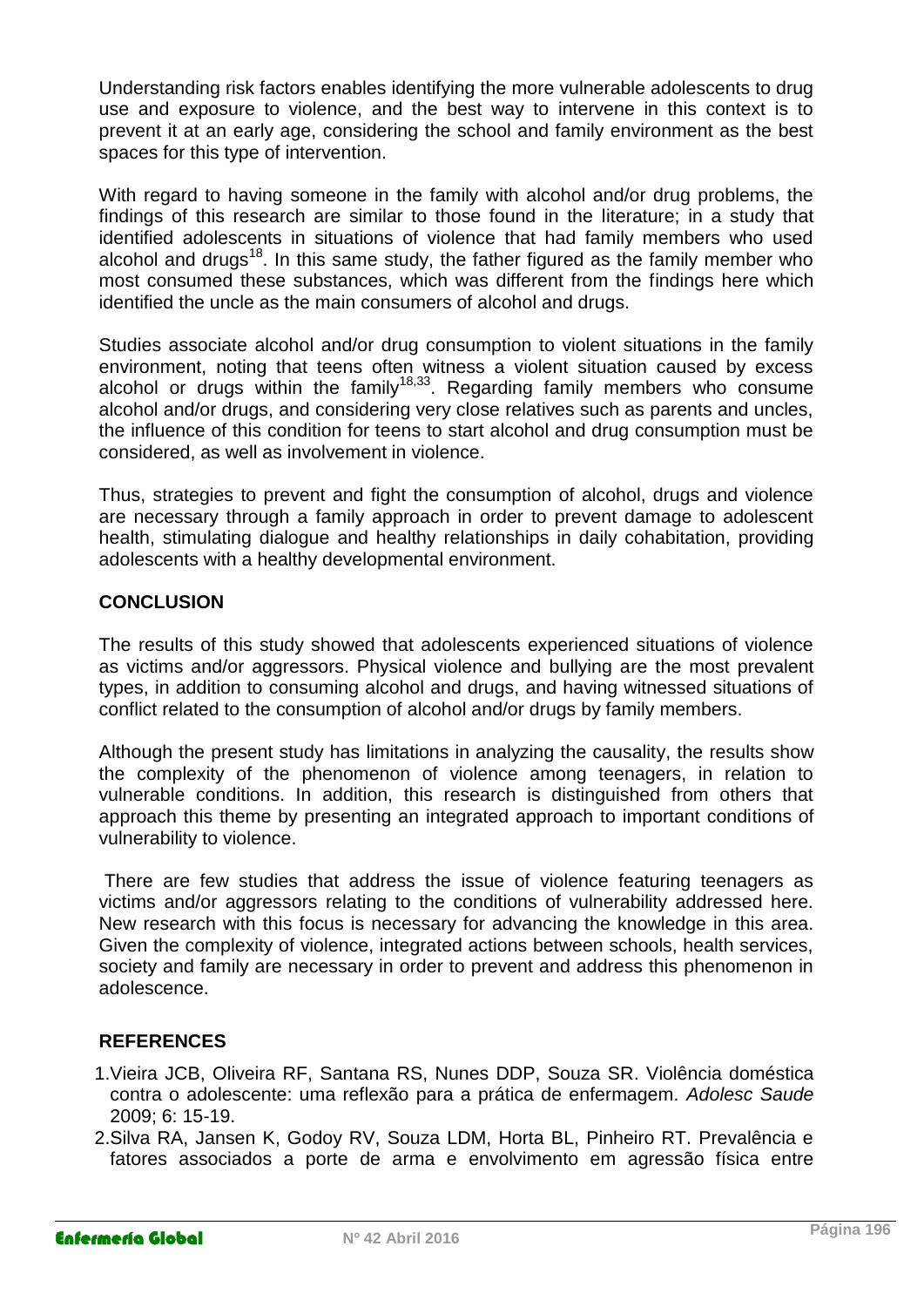adolescentes de 15 a 18 anos: estudo de base populacional. *Cad Saúde Pública* 2009; 25: 2737-45.

- 3.Horta RL, Horta BL, Pinheiro RT, Krindges M. Comportamentos violentos de adolescentes e coabitação parento-filial. *Rev Saúde Pública* 2010; 44: 979-85.
- 4.Ferreira MMSRS, Torgal MCLFPR. Consumo de tabaco e de álcool na adolescência. *Rev Latino-Am Enfermagem* 2010; 18: 123-9.
- 5.Silva KL, Dias FLA, Vieira NFC, Pinheiro PNC. Reflexões acerca do abuso de drogas e da violência na adolescência. *Esc Anna Nery* 2010; 14: 605-10.
- 6.Alba LH. Salud de la adolescencia en Colombia: bases para una medicina de prevención. *Univ Méd* 2010; 51: 29-42.
- 7.Pierobona M, Barak M, Hazrati S, Jacobsen KH. Alcohol consumption and violence among Argentine adolescentes. *J Pediatr* 2013; 89: 100-7.
- 8.Rudatsikira E, Muula AS, Siziya, S. Prevalence and correlates of physical fighting among school-going adolescents in Santiago, Chile. *Rev Bras Psiquiatr* 2008; 30: 197-202.
- 9.Guzmán-Facundo FR, Pedrão LJ, Lopez-García KS, Alonso-Castillo MM, Esparza-Almanza SE. El consumo de drogas como una práctica cultural dentro de las pandillas. *Rev Latino-Am Enfermagem* 2011; 19: 839-47.
- 10.Pesce R. Violência familiar e comportamento agressivo e transgressor na infância: uma revisão da literatura. *Ciênc Saúde Coletiva* 2009; 14: 507-18.
- 11.Cid H P, Díaz M A, Pérez MV, Torruella P M, Valderrama A YM. Agresión y violencia en la escuela como factor de riesgo del aprendizaje escolar. *Cienc Enferm* 2008; 14: 21-30.
- 12.Migliorisi LZ, González E, Almirón LP. Maltrato infantil: experiencia multidisciplinaria unidad de salud mental hospital general pediátrico "Niños de Acosta Ñú". *Pediatr (Asunción)* 2009; 36: 190-4.
- 13.Barreira AK, Lima MLC, Avanci JQ. Coocorrência de violência física e psicológica entre adolescentes namorados do recife, Brasil: prevalência e fatores associados. *Ciênc Saúde Coletiva* 2013; 18: 233-43.
- 14.Mendes CS. Prevenção da violência escolar: avaliação de um programa de intervenção. *Rev Esc Enferm USP* 2011; 45: 581-8.
- 15.Grossi PK, Santos AM. Desvendando o fenômeno bullying nas escolas públicas de Porto Alegre, RS, Brazil. *Rev Port de Educação* 2009; 22: 249-67.
- 16.Chaves AB, Melo EM, Ferreira RA. A formação e o fortalecimento de vínculo emocional entre os adolescentes participantes de oficinas e prevenção da violência. Uma investigação a partir do Projeto Frutos do Morro. *Rev Med Minas Gerais* 2010; 20: 164-72.
- 17.Malta DC, Souza ER, Silva MMA, Silva CS, Andreazzi MAR, Crespo C, et al. Vivência de violência entre escolares brasileiros: resultados da Pesquisa Nacional de Saúde do Escolar (PeNSE). *Ciênc Saúde Coletiva* 2010; 15: 3053-63.
- 18.Martins CBG, Mello Jorge MHP. Violência física contra menores de 15 anos: estudo epidemiológico em cidade do sul do Brasil. *Rev Bras Epidemiol* 2009; 12: 325-37.
- 19.Seldes JJ, Ziperovich V, Viota A, Leiva F. Maltrato infantil. Experiencia de um abordaje interdisciplinario. *Arch Argent Pediatr* 2008; 106: 499-504.
- 20.Palazzo L.S, Kelling A, Béria JU, Figueiredo ACL, Gigante LP, Raymann B, et al. Violência física e fatores associados: estudo de base populacional no sul do Brasil. *Rev Saúde Pública* 2008; 42: 622-9.
- 21.Carvalho ACR, Barros SG, Alves AC, Gurgel CA. Maus-tratos: estudo através da perspectiva da delegacia de proteção à criança e ao adolescente em Salvador, Bahia. *Ciênc Saúde Coletiva* 2009; 14: 539-46.
- 22.Rech RR, Halpern R, Tedesco A, Santos DF. Prevalência e características de vítimas e agressores de bullying. *J Pediatr* 2013; 89: 164-70.